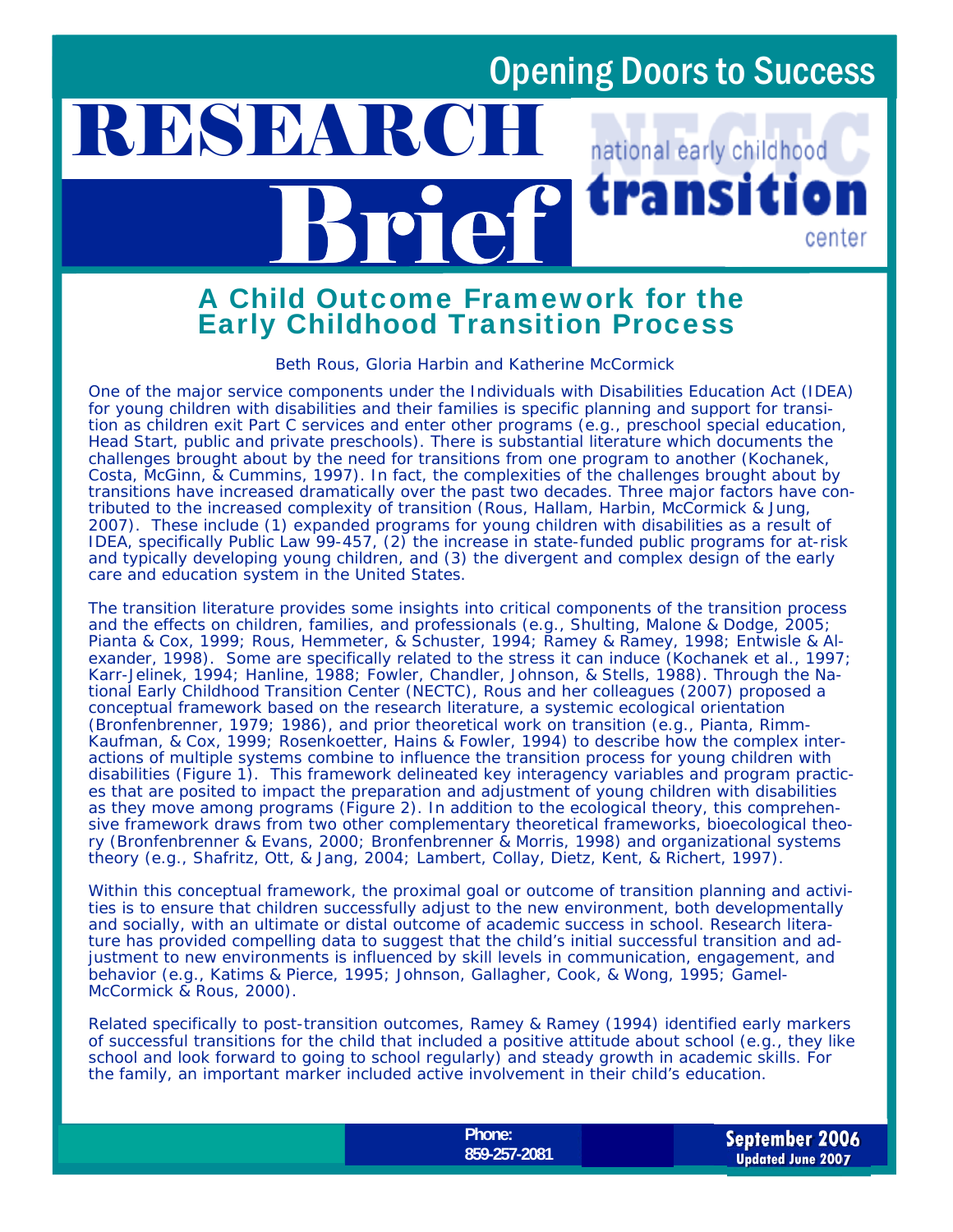

Using previous research and the conceptual framework for transition presented above that was produced by NECTC researchers, a more specific child transition outcome model has been developed to guide both research and practice related to successful transitions for young children with disabilities (Figure 3). This model is based on two assumptions; (1) there are specific interrelated outcomes that can be measured to indicate the *degree of success* of the transition process for children, and (2) these important child outcomes are most highly influenced by the child's adjustment to the program within a critical period of time. As children and families participate in the transition planning process, there are numerous transition activities that can be implemented to support the preparation of the child for new settings and/or services. By identifying key dimensions of positive transition outcomes, providers are better able to choose transition practices that are most supportive in preparing the child for the transition process and to identify the best possible program match needed to ensure successful outcomes.

Within the proposed transition outcomes model, there are three inter-dependent outcomes: engagement, adaptation, and continued growth and development. The first outcome is engagement, which is defined by McWilliam and Bailey (1992) as the child's ability to interact appropriately with adults, peers, and/or materials in the environment, for the age and ability of the child and the surroundings. The child's engagement influences and is influenced by the second outcome, adaptation to both the structure and culture of the new setting. This includes the formal structure (e.g., schedule, developmental or academic expectations, etc.) and the more informal structure (e.g., unspoken rules) of the setting or service. The final outcome is the continued growth and development of the child in the new environment, which also influences and is influenced by the ability of the child to both engage and adapt.

Essential to the concept of a transition outcome is the *critical window of time*. This refers to the time it takes for the child to actively engage, adapt, and continue along an expected developmental trajectory. This concept is in concert with other conceptualizations related to the time children need to adjust to new settings and services, such as those included in the literature for resiliency, regression, and recoupment. The critical window of time is generally between four and twelve weeks, but is based on the age level and intensity of the program. In other words, if a child transitions to a setting where he or she receives services one hour a week, the critical period of time is likely to be longer than for a child who is in a full day program that meets five days a week. In addition, considerations should be given to other key variables that may impact the adjustment of children, such as child, family and program attributes.

**page 2** 

**September 2006 Updated June 2007**

national early childhood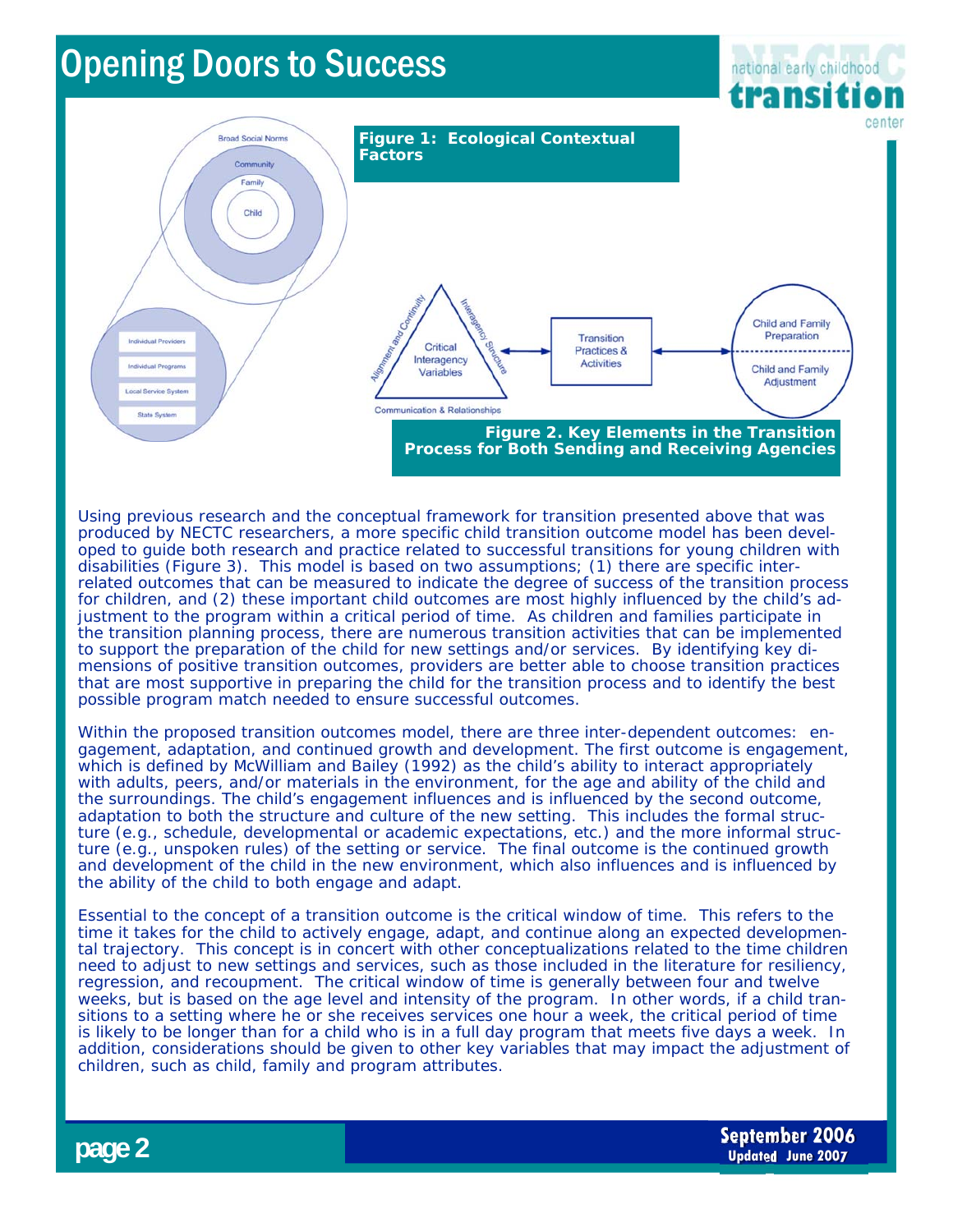

Inherent within this critical window is the concept that after this critical window, the child engages, adapts, and continues to grow and learn. However, the child's performance becomes more a product of the quality of instruction or intervention, rather than an indicator of successful transition planning and activities.

It is believed that this delineation of specific desired outcomes of transition will help move the field forward in increasing the effectiveness of transitions for young children with disabilities and their families. No longer are we merely focusing on transition policies and activities (i.e., what people do). The identification of desired outcomes helps us to set our sights on the results or effects of policies and actions: the actual growth, development, and performance of children.

This child outcome framework can be useful to policy makers, providers, families, and researchers. For *policy makers*, it sets a standard for measuring success. For example, policy makers could require states to report data in their Annual Performance Report with regard to child transition outcomes. Instead of a scattershot approach to selecting transition activities and hoping for the best, *providers* can use the child outcomes framework to be more systematic and strategic in collaboration with others in the selection of effective strategies and activities. Just as importantly, the framework provides guidance for measuring the success of the various transition activities selected for implementation. The outcomes framework can be helpful to *families* as well. Knowledge of transition outcomes can help families to be more informed consumers.

national early childhood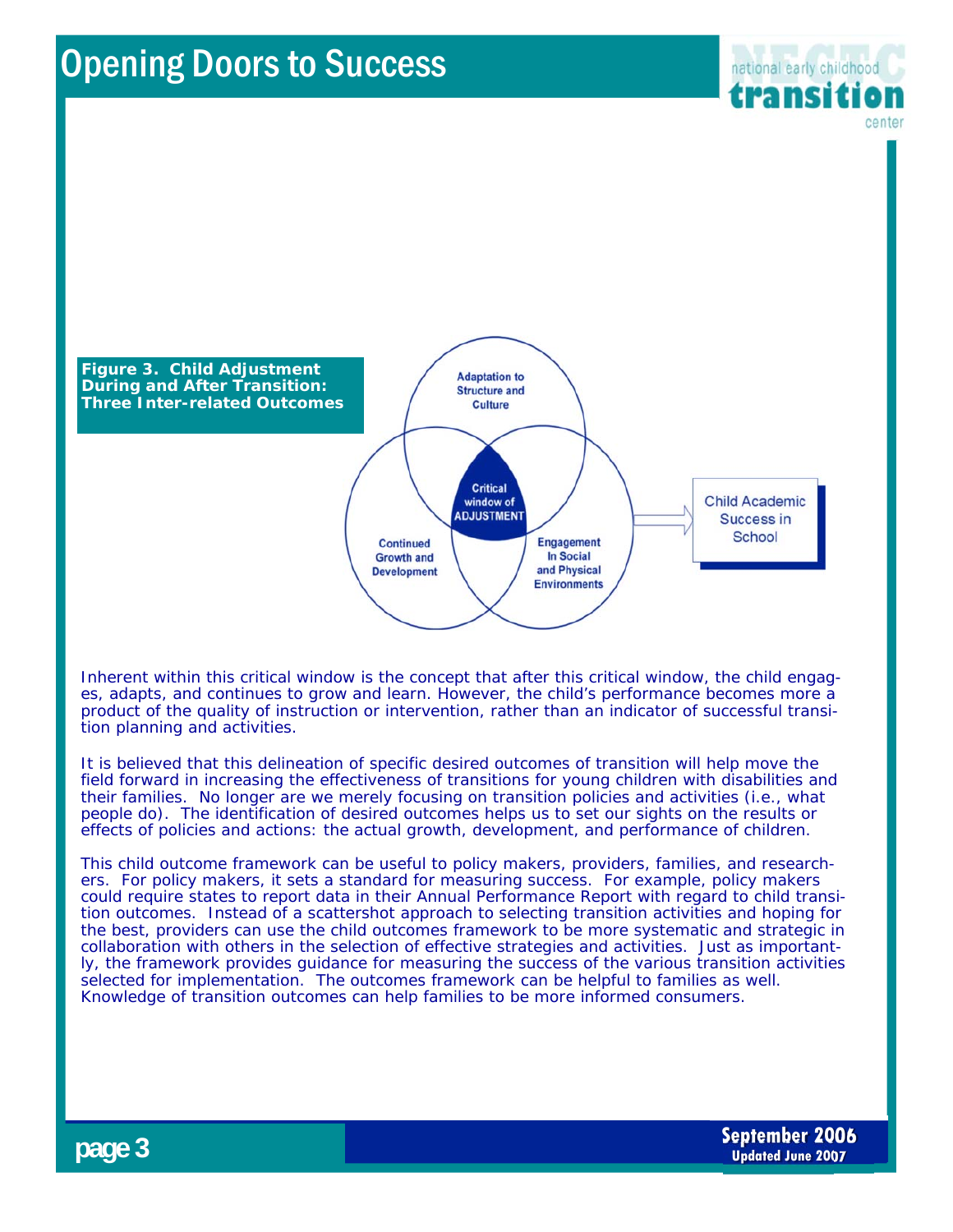

Families can discuss with providers how their transition activities are specifically designed to achieve these outcomes. In addition, knowledge about desired or intended outcomes can help families understand how particular experiences they provide to their child can play a part in achieving positive outcomes within the transition process. Finally, the child outcomes framework provides focus for *researchers*, as they design studies to better understand the complex nature of the transition ecology and its effects on children and families. NECTC researchers have used this model in the design and implementation of an empirical study of transition at age three and again at kindergarten for children with disabilities and their families. The findings from this study will help to validate the utility of both the child outcome and conceptual models produced by the Center. Consequently, a sound transition outcomes framework can contribute to assisting policy makers, providers, families, and researchers as they seek to improve these critical transitions and enhance the young child's success in school.

#### **References**

- Bronfenbrenner, U. (1979). Beyond the deficit model in child and family policy. *Teachers College Record, 81(1),* 95-104.
- Bronfenbrenner, U. (1986). Ecology of the family as a context for human development: research perspectives. *Developmental Psychology, 22(6),* 723-742.
- Bronfenbrenner, U. & Evans, G. (2000). Developmental science in the 21<sup>st</sup> century: Emerging questions, theoretical models, research designs and empirical findings. *Social Development, 9,* 115-125.
- Bronfenbrenner, U. & Morris, P. A. (1998). The ecology of developmental processes. In Lerner, R. S. (Ed.), *Handbook of Child Psycholo-*Lambert, L., Collay, M., Dietz, M., Kent, K., & *gy* (5<sup>th</sup> edition, Volume 1), 993-1028. New York: Wiley.
- Entwisle, D.R., & Alexander, K. L. (1998). Facilitating the transition to first grade: The nature of transition and research on factors affecting it. *Elementary School Journal*, *98*, (4), 351–364.
- Fowler, S. A., Chandler, L. K., Johnson, T. E., & Stella, E. (1988). Individualizing family involvement in school transitions: Gathering information and choosing the next program. *Journal of the Division for Early Childhood*, 12(3), 208–216.
- Gamel-McCormick, M., & Rous, B. (2000). *Delaware: Transition study report*. Newark: University of Delaware.
- Hanline, M. F. (1988). Making the transition to preschool: Identification of parent needs. *Journal of the Division for Early Childhood*, 12(2), 98–107.
- Johnson, L., Gallagher, R., Cook, M., & Wong, P. (1995). Critical skills for kindergarten: Perceptions from kindergarten teachers. *Journal of Early Intervention*, 19(4), 315–327.
- Katims, D. S., & Pierce, P. L. (1995). Literacyrich environments and the transition of young children with special needs. *Topics in Early Childhood Special Education*, 15(2), 219–234.
- Karr-Jelinek, C. (1994). Transition to kindergarten: parents and teachers working together. Clay Children's Center Preschool, Brazil, IN.
- Kochanek, T. T., Costa, C. H., McGinn, J., & Cummins, C. (1997). *Maternal satisfaction with infant/toddler and preschool services.* Early Childhood Research Institute on Service Utilization, School of Education, Rhode Island College, Providence, RI.
- Richert, A. E. (1997). *Who will save our schools: Teachers as constructivist leaders*. Thousand Oaks, CA: Corwin Press.
- McWillilam, R. A., & Bailey Jr., D. B. (1995). Effects of classroom social structure and disability on engagement. *Topics in Early Childhood Special education,* 15(2), 123- 148*.*
- Pianta, R. C., & Cox, M. J. (1999). The changing nature of the transition to school: Trends for the next decade. In R. C. Pianta & M. J. Cox, (Eds.), *The Transition to kindergarten* (pp. 363–379). Baltimore: Paul H. Brookes Publishing Co.
- Pianta, R.C., Rimm-Kaufman, S. E., & Cox, M. J. (1999). An ecological approach to conceptualizing the transition to kindergarten. In R. C. Pianta & M. J. Cox, (Eds.), *The Transition to kindergarten* (pp. 3-12). Baltimore: Paul H. Brookes Publishing Co.